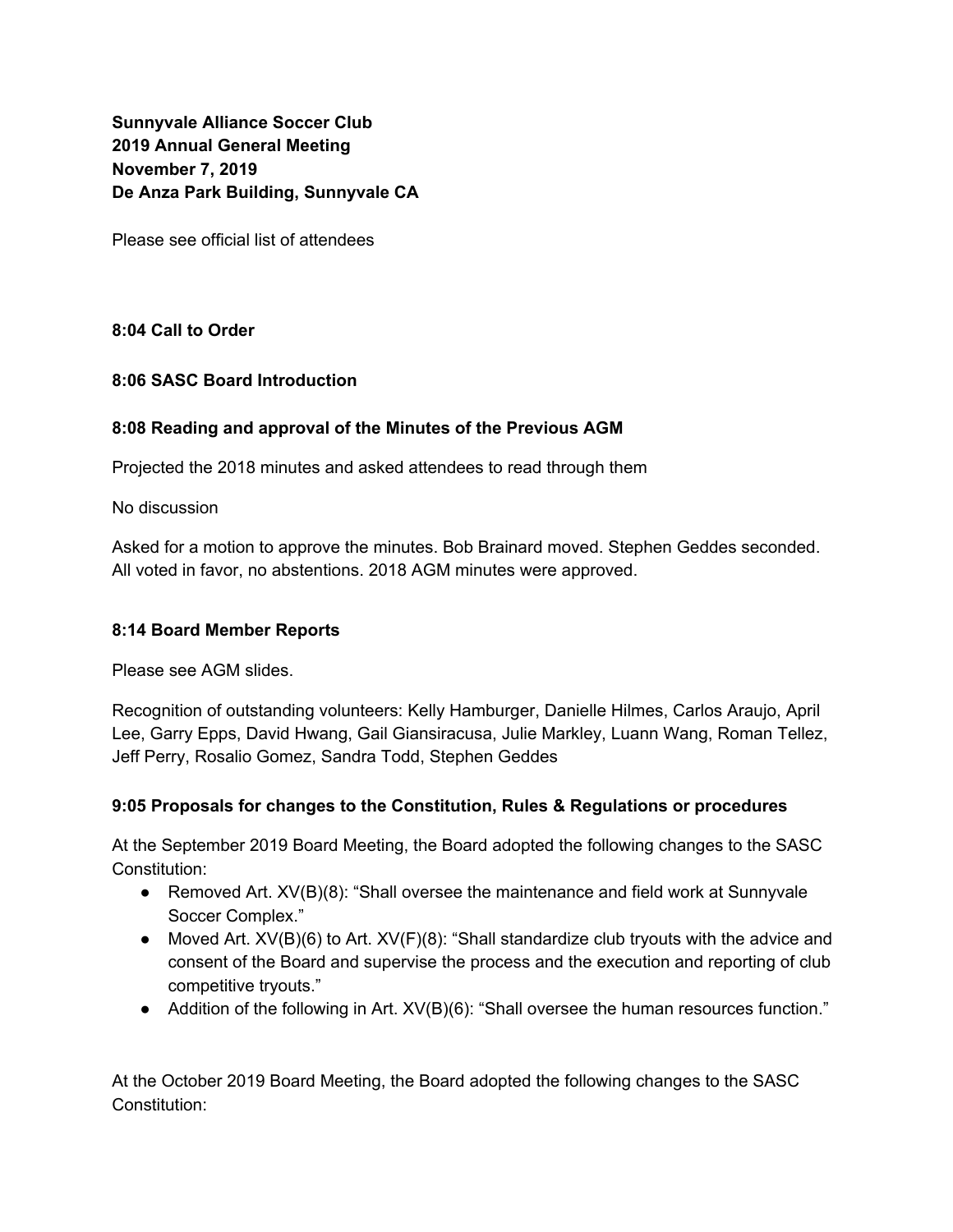- Addition of the following in Art. IV (C): "A quorum shall consist of any number of members eligible to vote attending at the Annual General Meeting."
- Addition of the following in Art. IV (C): "A Constitutional amendment shall be deemed adopted by an affirmative vote of two-thirds (2/3) of the members present at the Annual General Meeting."

To become effective, these changes must be ratified by the Membership. Dave Hwang moved. Bob Brainard seconded. All voted in favor, no abstentions.

## **9:12 New Business** None

### **9:13 Election of open Board of Director positions**

Slate of candidates was presented; bios of candidates are in the Powerpoint presentation.

- Vice President: James Mayes
- Secretary: Damon James
- Competitive Director: Jim Jones
- Recreational Registrar: Faye Rotbert
- Field Director: Kari El Amir
- Volunteer Director: Lorena Casas
- Fundraising Director: Adam Clarke/Sarah Williams

Haruko Matsuda nominated from the floor by Justin Harper for VP. Discussion occurred over roles and responsibilities of VP. James Mayes was not present so Sandra Todd outlined his body of work in the role. Haruko presented her candidacy.

Paper ballot was used because of the contested election for VP. The results of the ballots were:

Elected to the Board of Directors beginning January 2020:

- Vice President: Haruko Matsuda
- Secretary: Damon James
- Competitive Director: Jim Jones
- Recreational Registrar: Faye Rotbert
- Field Director: Kari El Amir
- Volunteer Director: Lorena Casas
- Fundraising Director: Adam Clarke/Sarah Williams

### **9:34 Member questions/issues** None